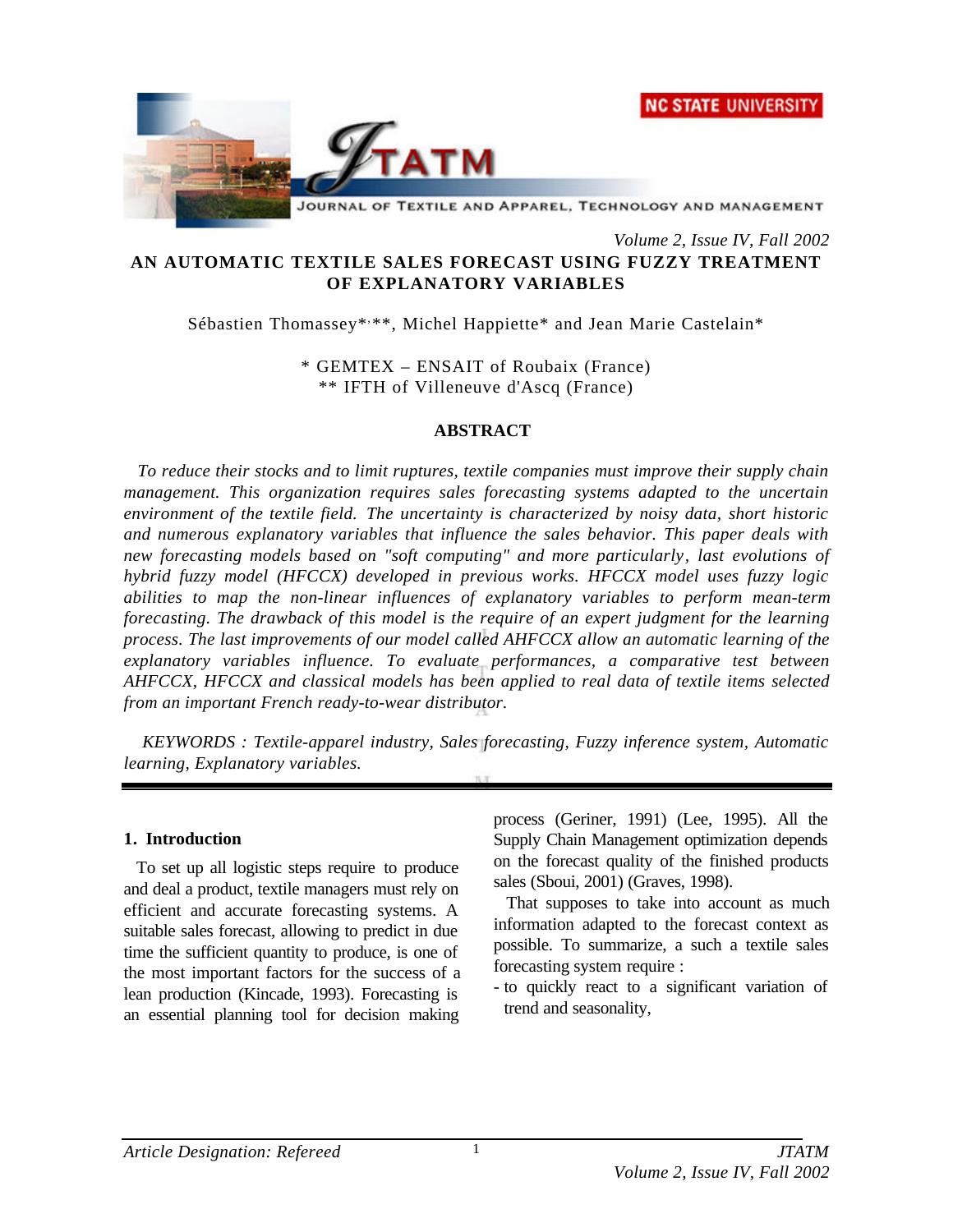- to identify and to smooth purely random events,

- to perform forecasting on short historic sales data,

- to take into account the influences of explanatory variables (Figure 2).

Different forecasting methods exist (Mastorocostas, 2001): linear/non-linear, adaptive or not, explanatory or extrapolative as exponential smoothing models (ex: Holt-Winters), Box-Jenkins model with autoregressive integrated moving average (ARIMA) processes, dynamic regression models with explanatory variables, econometric methods (Bourbonnais, 1992)(Wheelwright, 1985), and more recently, artificial neural network (ANN) (Patterson, 1996) or fuzzy logic (Kim, 1997) based models.

The major drawback of this methods is that almost all applications are quite specific and have to use generally a combination of several forecasting models (Bourbonnais, 1992) (Kim, 1997). Another difficulty, particularly existing in the textile-apparel industrial network, consists of achieving forecasts in uncertain environment. All events, which are able to influence the forecasting system, are neither strictly controlled nor identified (De Toni, 2000). Besides, the important parameters number some models complicates the learning on short historic.

After reminding the background of the distribution management in the textile-apparel industry, and the formalization of the forecast issue, we keep in mind the features of the HFCCX model carried out in previous work (Thomassey, 2001). Then, we propose an improvement of the HFCCX model, which achieves a automatic learning of the explanatory variables influence. The aim is to show the ability of fuzzy inference systems to learn on short historic without human intervention. Thus, the model could be used for a large items number (up to 15000 for textile distributor). Fuzzy logic is very interesting to model human knowledge (Shimojima, 1995)(Zadeh, 1994)(Van Lith, 2000) and it is tolerant with respect to the noisy data (Van Lith, 2000). Automatic methods are preferable when the number of series is significant (Geriner, 1991). In addition, with a strong explanatory variables influence, a manual model tune could be more delicate (Geriner, 1991). The models structure and the learning procedure are adapted to short and noisy time series, as well as a mean-term prediction horizon. A selection of some well known classical allows to evaluate the performance of our model in a comparative test. This comparative test is achieved with real data of basic textile items, proceeding from a French representative ready-to-wear firm. Finally, after comments and conclusion on the results, extensions to the models are suggested.

# **2. Background**

The choice of the forecasting model depends on the uncertain environment of the textile apparel field. So, it seems important to remind the prediction context. Then, the general features of the forecasting system are introduced.

# **2.1 Textile background**



Figure 1. Lead time of the textile apparel distribution operative chain from fiber to customers.

# *2.1.1 Forecasting purpose.*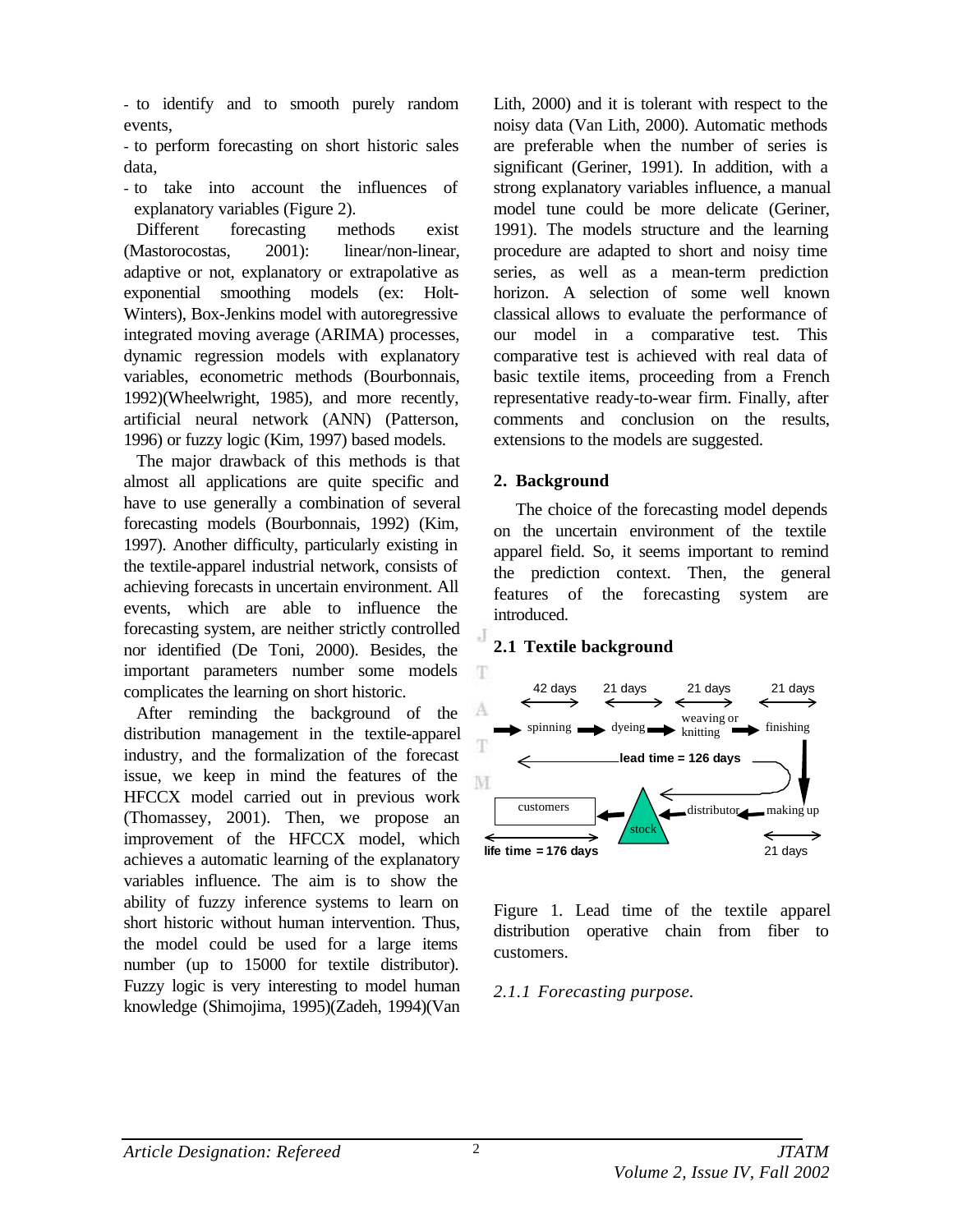The production flow forwards by a network of firms. The firms represent manufacturing stages and induce proper intermediate inventories. To avoid being out of stock or over-stock, synchronization the entire network is required. Unfortunately, the products are too various and the global lead-time (or flow time) is too long to allow appropriated production reactivity. In deed, a study of the "Institut Français du Textile et de l'Habillement" (IFTH) shows that the item life time is very short (in average 175 days) whereas the lead time is relatively long (in average 126 days) (figure 2). A solution is to introduce a strategic stock, adequately placed on the operative chain, in accordance with the delivery time imposed by customers (in stores) (figure 1).

### *2.1.2 Sale factors.*

The textile field is probably one of the unstable markets. The short life cycle of textile items implies available sales data are reduced. They are also disturbed, considering the numerous influences of some factors controlled or not (Vroman, 2000).



Figure 2. Main categories of explanatory variables.

The figure 2 presents the main categories of the variables that possess a significant influence on the textile items selling.

Some of these variables act on store frequentation, others on costumers purchase decision.

After the enumeration of these explicative variables, some remarks can be noted:

- the explanatory (i.e. endogenous and exogenous) variables list, for a data series, can not be exhaustive ;

- the interdependence of these variables complicates the study ;

- all the explanatory variables which influence the studied series, are not always available (example: incomplete promotions historic, competitors sales, ...);

- finally, one of the greatest difficulties is the acquisition and the interpretation of reliable data (e.g.: historic of the items sales with opening and closing of distribution centers not recorded) and coherent (e.g.: day climatic data with monthly sales historic).

# *2.1.3 Forecasting data features.*

One particularity for the textile sales analysis is the wide range of products and the significant number of item references. Then, a first preprocessing of data like clustering is imperative (Boussu, 1996). The difficulty is to choose the aggregation level (figure 3) of the sales forecasts. These levels are determined from the use profile and the manufacturing features of the textile product. This choice must allow the treatment of the explanatory variables influence. In deed, more the aggregation level is high, more the interdependencies between endogenous and exogenous variables imply difficulties to model the sales. The models application in this paper is achieved with sales data classified by model.



Figure 3. Aggregation level of textile items.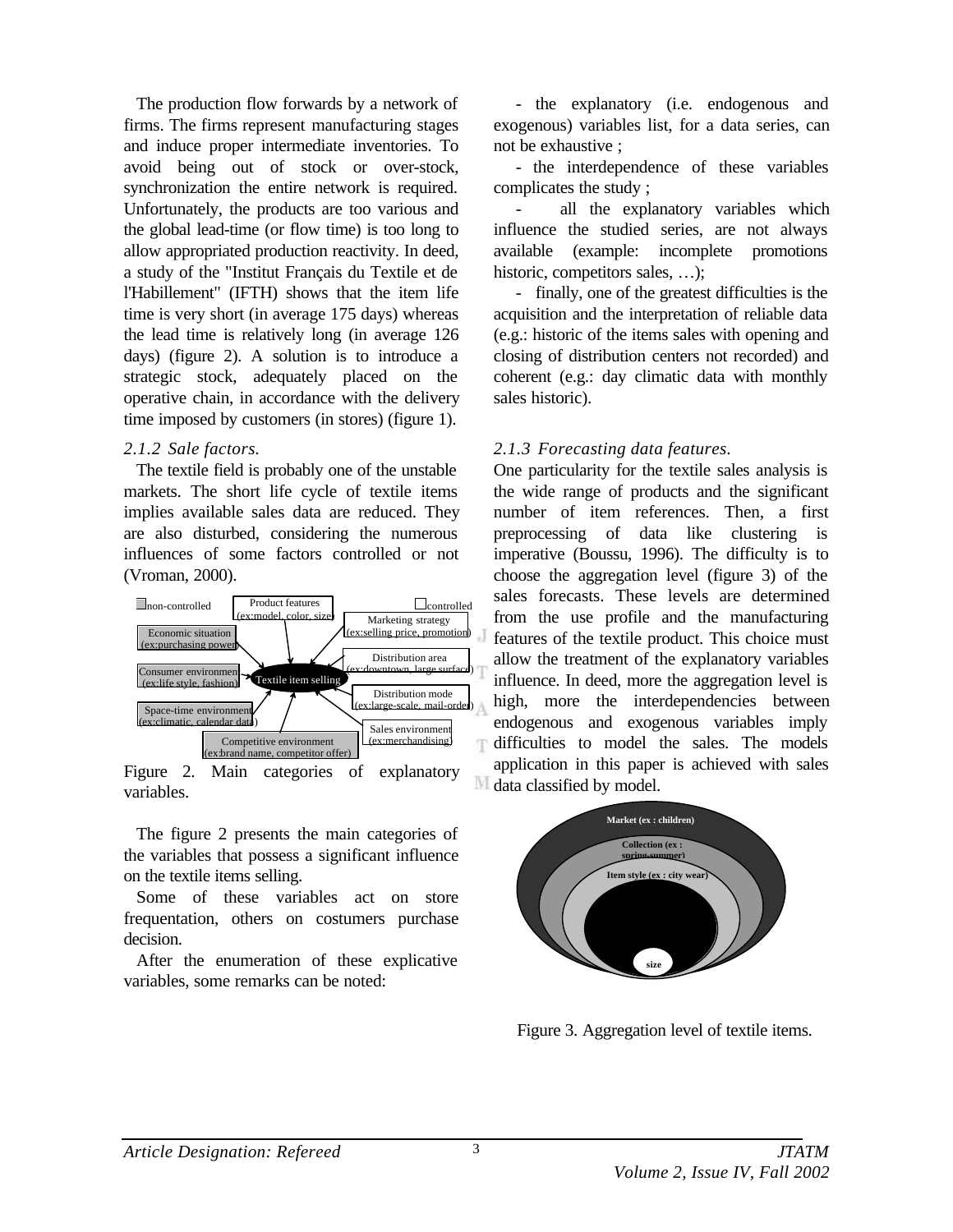The forecasting horizon required by users appears also to be a textile sales characteristic. Figure 4 presents the production planning of autumn-winter textile items, from creation to distribution in textile warehouse. It shows that purchasing managers need to know almost one year before the raw materials quantities to order, which correspond to the forecast total quantity of each textile product range.



Figure 4. Production planning of autumn-winter textile items.

In this paper, we focus on the mean-term forecast (one season or year), i.e. to return an estimation of the sold quantities and the sales shape, during the entire season.

The forecasting period commonly used by marketing managers in textile distribution is week. It practically corresponds to the rhythm of purchasing for consumers.

#### **2.2 Problem formalization.**

As explained previously, the forecasting model must estimate the sales for season *A*+1 (figure 4), from the historic sales data until season *A*, the explanatory variables assigned to the same period, and the explanatory variables known for next season *A*+1. The explanatory variables used are quantitative indicators.

The general form of the prediction model is then:

$$
\hat{X}_{A+1}^p = F(X_N^p, U_N^{n,p}, U_{A+1}^{n,p}) = X_{A+1}^p + e_{A+1}^p
$$

$$
N \in [1,A] \text{ with } U_N^{n,p} = \begin{bmatrix} u_{N,1}^1 & \dots & u_{N,p}^1 \\ \vdots & \ddots & \vdots \\ u_{N,1}^n & \dots & u_{N,p}^n \end{bmatrix},
$$

$$
X_N^p = [x_{N,1},...,x_{N,p}] \text{ and } \mathbf{e}_{A+1}^p = [\mathbf{e}_{A+1,1},...,\mathbf{e}_{A+1,p}]
$$

where :

*p* the number of periods a season;

*N t* , *x* the real sales value for season *N* at period *t*;

- $u_{N,t}^n$ the value of the  $n^{\text{th}}$  explanatory variable for season *N* at period *t*;
- $\hat{X}_{A\!+\!1}^p$ a *p*-row vector of sales estimation for season *A*+1 from period 1 to *p*;
- *p N X* represents a *p*-row vector of real sales data known for the season *N*, from period 1 to *p*;
- $U_N^{n,p}$  a *nxp*-matrix of the *p* values of the *n* explanatory variables for season *N*;
- *F* a nonlinear function:  $R^{p[A,(n+1)+n]} \to R^p$ ;
- *e<sub>t</sub>* the prediction error at period *t* ( $e_{i} = \hat{x}_{i} x_{i}$ ).

This paper has been focused on the ability of J fuzzy theory to allow the use of interpretable rules by the user and to characterize the non linear influence of input explanatory variables, even in an uncertain environment (Kuo, 1998). It is also acquired that fuzzy inference systems, through the current optimization methods, can learn as well as neural networks (Bersini, 1992). M

### **3. AHFCCX forecasting model**

The HNCCX (Vroman, 2000) and HFCCX (Thomassey, 2001), developed in precedent works, models are an alternative to the forecasting problem enounced previously. The AHFCCX model presented in this study is a HFCCX based model, which does not require an expert intervention for his learning. Automatic models building for univariable series has been show to produce results comparable to an expert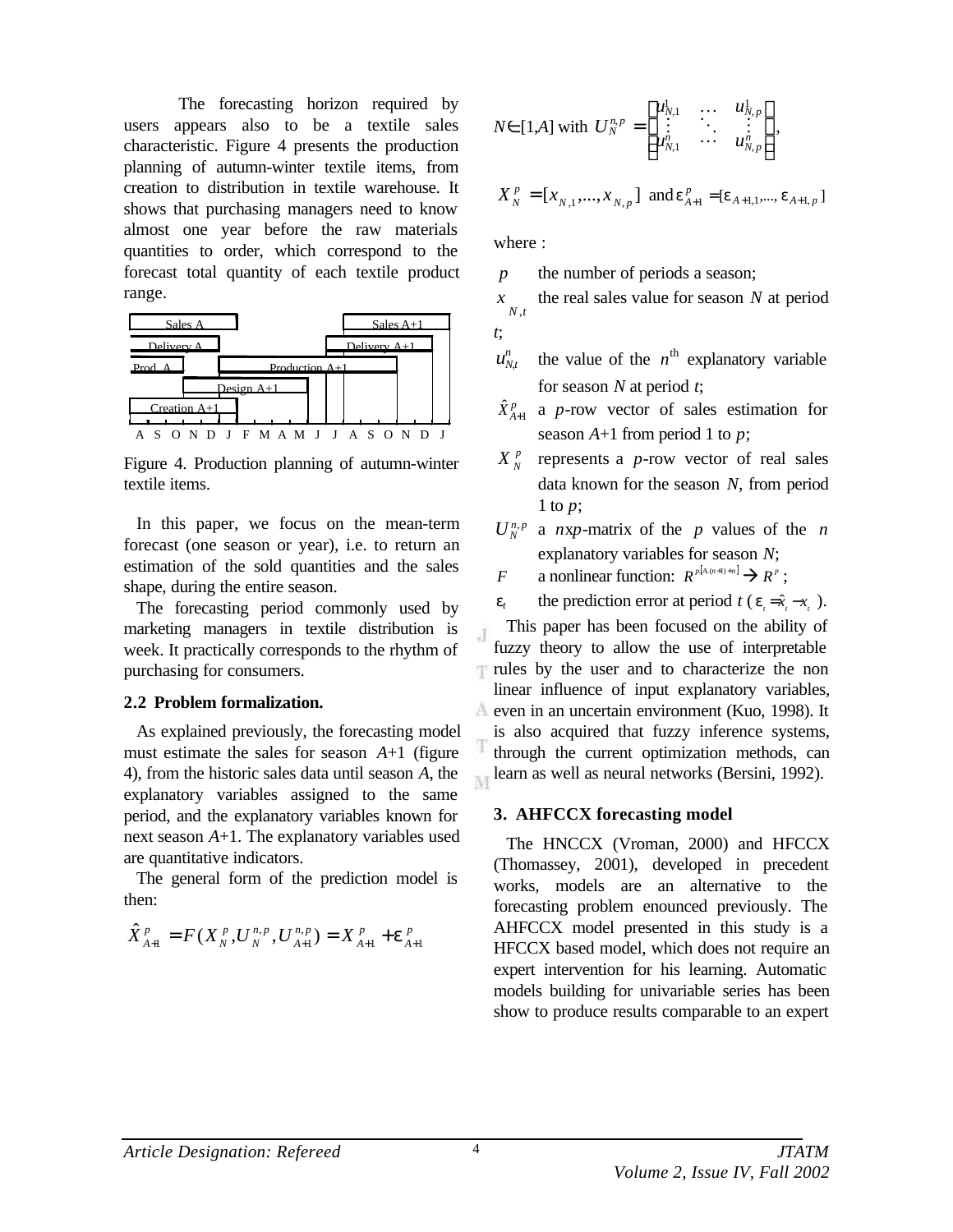or manual analysis (Hill, 1980)(Poulos, 1987). Our model applies to multivariable series in a very disturbed context. First, the general form of the HFCCX model is remind. Second, AHFCCX learning procedure is summarized and features are presented by focusing on differences with HFCCX model.

### **3.1 Recall: HFCCX model characteristics.**

The HFCCX model is a Hybrid forecasting model with Fuzzy estimation of Corrective Coefficients of the eXplanatory variables influence. This model allows the treatment of the influence of the explanatory variables with structure-limited fuzzy estimators; consequently that permits a correct learning even with short historic. Furthermore, the model learning is based on the marketing managers in textile distribution knowledge. However, when the model is applied on numerous items, this last characteristic becomes very fastidious, and so the expert intervention is a drawback.

The prediction process is divided into three stages:

- sales data are deseasonalized from the influences of explanatory variables,
- resulting data are used to predict the sales of the next season, with seasonality-based forecasting method,
- sales forecasting are reseasonalized with the influence of explanatory variables corresponding to the next season.

The general form of the model is shown on figure 5.

The MH function converts the original sales data to deseasonnalized ones  $X_A^p$ , from the corrective coefficients  $CS_N^p$  estimated by the MCS function.

The MCS function estimates the influence of explanatory variables (quantitative indicators) and changes them into corrective coefficients of seasonality  $CS_N^p$ .



Figure 5. General form of the HFCCX forecasting model.

The feature of the HFCCX model has been introduced in precedent works (Thomassey, 2001). The Fuzzy Inference System (FIS) used for this MCS function is a Takagi - Sugeno FIS (Takagi, 1985). This model has the advantage of applying with more facility the techniques of training and optimization (Van Lith, 2000) than the model of the Mamdani type.

The FM function predicts the sales on season *A*+1 from the deseasonalized sales data known until season *A*. The method used is one of the simplest forecasting methods: the seasonality average. Only the seasonality forecast was studied here, the total quantity sold being for our distributor partner less problematic. This basic method was selected in order to show the significant influence of the explanatory variables treatment on the forecast improvement. Besides, its low parameters numbers does not require an adjustment as for other classical models.

The obtained predicting data  $\hat{X}_{A+1}^p$  are reseasonalized thanks to the inverse function of  $\overline{M}$  $\mathrm{MH}:\mathrm{MH}^{\text{-}1}.$ 

The coefficients  $CS_{A+1}^p$  required by  $MH^{-1}$  are simulated with the same MCS function, learned previously on seasons 1,…,*A*, from the explanatory variables  $U_{A+1}^n$  of season  $A+1$ .

### **3.2 AHFCCX model.**

The AHFCCX (Automatic HFCCX) is a HFCCX based model, i.e. his concept is to realize a forecast on series which are explanatory variables influence free as explain in

A

Ŧ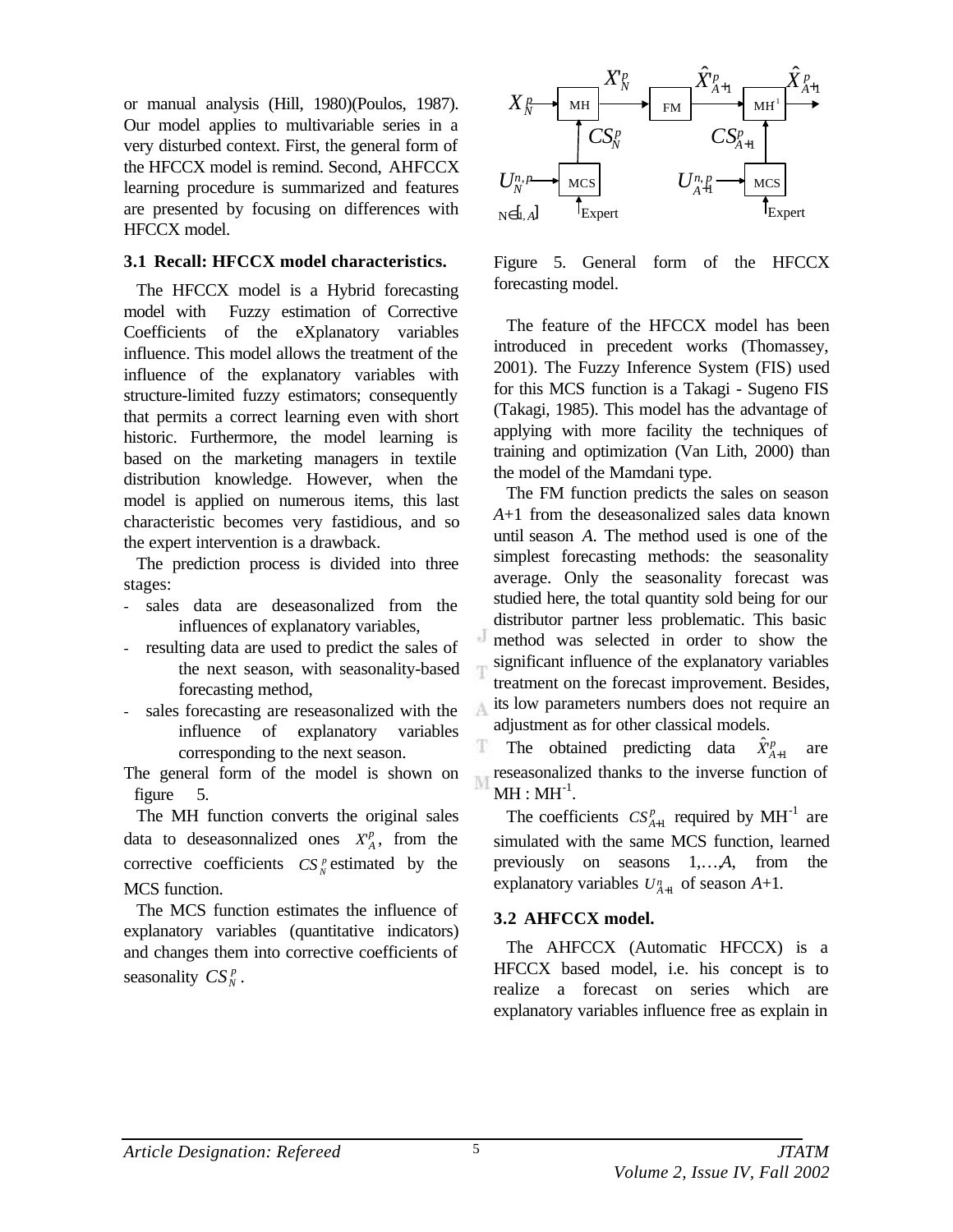section 3.1. To help understanding, the process is divided in two phases: the training (or learning) and the simulation (figure 6). As any expert intervention is required, thus this model can be used on a large items reference number.

### *3.2.1 Learning procedure*

The choice of the optimization method depends on the parameters type to be optimized. Indeed, three parameters kinds can be trained in a fuzzy system: input membership, output membership and structure learning. Each category of parameters can be treated by a particular method (Pokorny, 1997): neural networks with back-propagation method (Bersini, 1992) (Hartini, 1996) (Wu, 1999), genetic algorithms (Hartini, 1996) (Shimojima, 1995) (Van Lith, 2000) (Klir, 1995)…



Figure 6. AHFCCX model.

The learning procedure of the MCS function uses same method as with the HFCCX model. It is carried out in the following way: output memberships functions of the default rules set are tuned with a Levenberg-Marquardt based method (Levenberg, 1944)(Marquardt, 1963)(Moré, 1977), and then, a genetic algorithm selects rules set which allows a better precision. Inputs membership functions tuning is time consuming and not affect in a significant degree the results; contrary to the preceding output memberships functions parameters, these ones are easily adjustable by an expert. In the training process of the HFCCX model, optimization of the membership functions are carried out for each chromosome of each generation of the algorithm genetic. This method is very time consuming. That's why, for the AHFCCX, this optimization is realized only one time on the initial rules set. Let remember that AHFCCX model is destined to be use on a large items number.

The rules selection by the algorithm genetic allows an easier rules interpretation and deletes rules that damage system performance (Zadeh, 1996). The model structure must also be the smallest as possible in order to avoid the Ä overfitting problems (Fiordaliso, 1998). Thus, in order to perform a selection comparable to a Ŧ neural networks pruning, the number of А parameters is penalized in the fitness function. Therefore, the evaluation of the fitness function is proportional to the criterion RMSE  $+ C x$ **INT** SBIC, where RMSE is Root Mean Square Error criterion (see section 4.1), C is a constant whose value are function of data used and SBIC is the Scharw's Bayesian Information Criterion (see section 4.1). RMSE criterion penalizes prediction deviations and SBIC criterion penalizes number of rules. Then, the fitness function allows improving the accuracy (through the RMSE criterion) with a minimal rules set (through the SBIC criterion).

## *3.2.2 Main evolutions between AHFCCX and HFCCX models.*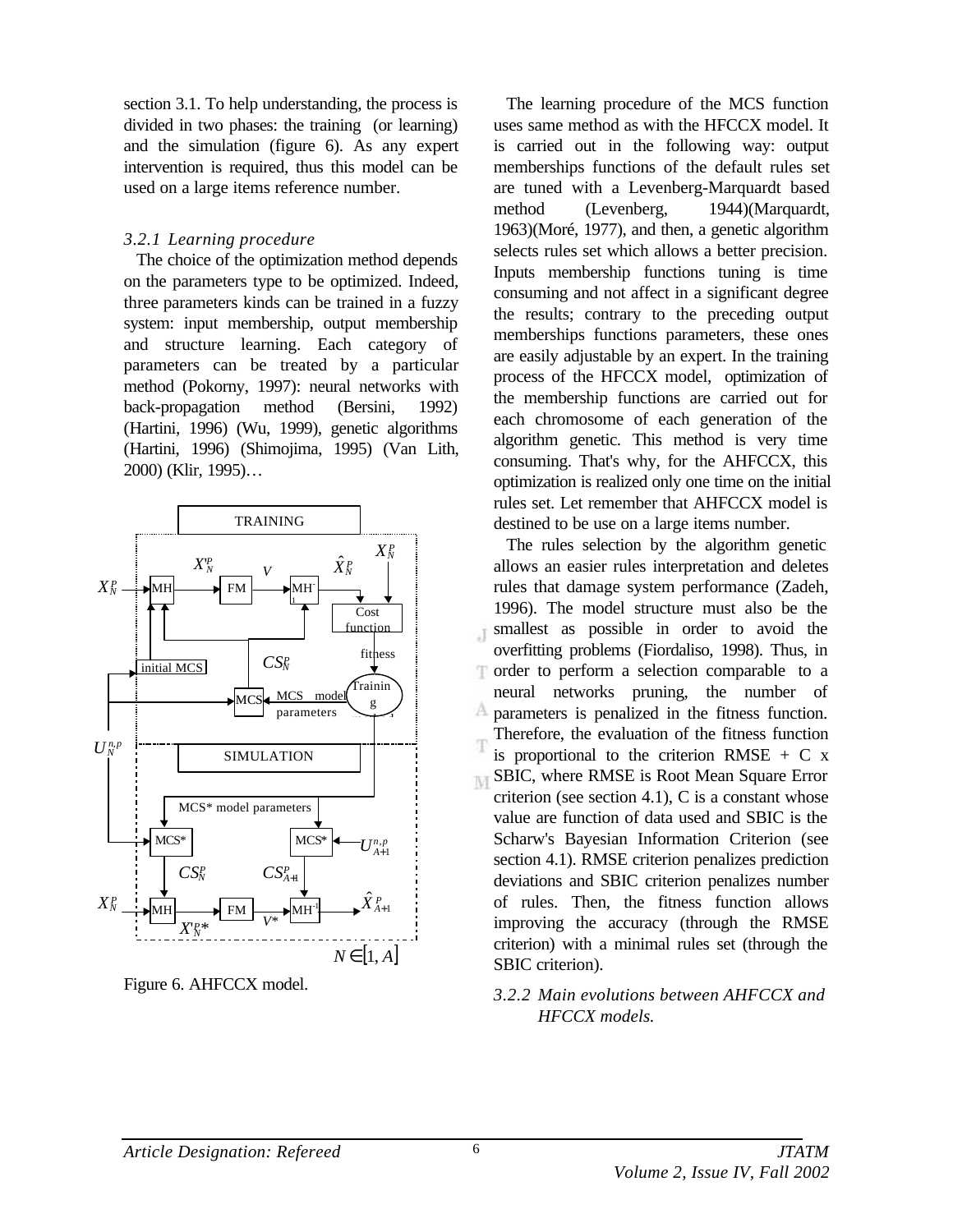In his process, the HFCCX model requires that an expert quantifies the explanatory variables influence. This intervention allows carrying out a sales curve independent of explanatory variables. The learning procedure goal is to minimize a cost function proportional to the variations between the expert curve and the HFCCX model curve ({ $X'_{N}$ } series) (figure 5). With the AHFCCX model, the expert intervention is removed. The model performs directly a "life curve", called *V* in figure 6, of the item from the historic data. This curve relates to the sales without explanatory variables influence. From this one, the model computes the forecasting on the historic seasons  $(\hat{X}_N^p)$  by applying explanatory variables influence. It is only at this stage that the accuracy is evaluated by the cost function compared to real sales. The *V* "life curve" is the average of the seasonality of historic seasons free of explanatory variables influence.

$$
V = [V_1, ..., V_t, ..., V_p]
$$
  
\n
$$
V_t = \frac{\sum_{j=1}^{A} s_{j,t}}{A} \text{ with } s_{j,t} = \frac{x_{j,t}}{\sum_{i=1}^{p} x_{j,i}}
$$
  
\nwhere  $[x_{j,1}, ..., x_{j,p}] = X_{j}^{\text{P}}$  the

deseasonnalized sales from the corrective coefficient estimated by the MCS function.

The learning minimizes the cost function and gives the optimum parameters of the MCS model called MCS<sup>\*</sup> (figure 6).  $X \frac{p}{N}$ <sup>\*</sup> and  $V^*$  are respectively the historic sales independent of explanatory variables influence and "life curve" resulting from MCS\*. It is from this last one than influence of the explanatory variables of simulation period  $(A+I)$ , computed by MCS<sup>\*</sup> model, is applied to estimate the final forecast.

### **4. Experimentation and results.**

In this section, the AHFCCX model proposed previously is tested on real textile items sales of a distributor. First, criteria use for evaluation are remained. Next, sales and explanatory data employed are presented. Then, some representative classical models are selected for the comparison with our model. Finally, the AHFCCX model performances are examined and compared to these others models.

### **4.1 Prediction performance evaluation**

In time series identification and forecasting, a usual criterion of the models accuracy is the root mean square error (RMSE). Given the *p*dimension, test set is evaluated on the forecasting season *A*+1. This criterion is then:

$$
RMSE_{A+1} = \sqrt{\frac{1}{p} \sum_{t=1}^{t=p} (x_{A+1,t} - \hat{x}_{A+1,t})^2}
$$

Such criterion penalizes important prediction deviations (Bourbonnais, 1992).

However, it is also necessary to penalize the parameters number *m* of the modeling function, according to the aim of generalization. Thus, to measure the models quality, we use the Scharw's Bayesian Information Criterion (SBIC) Ä. (Bourbonnais, 1992). As previously, the smaller is the criterion, the better is the quality model. It is expressed by the following relation :

$$
S BIC_{A+1} = p \cdot \ln \left(RMSE_{A+1}^{2}\right) + m \cdot \ln(p)
$$

with *p* the number of data considered and *m* the parameters number of the model.

### **4.2 Sales data and explanatory variables.**

### *4.2.1 Sales data.*

Sales forecasting data acquisition and choice in textile distribution are real problems. Sales data, especially in textile, are not always available and stored with the aggregation level required. Besides, it is comprehensible that textile distributors do not always agree to provide theirs sales data.

A

Ŧ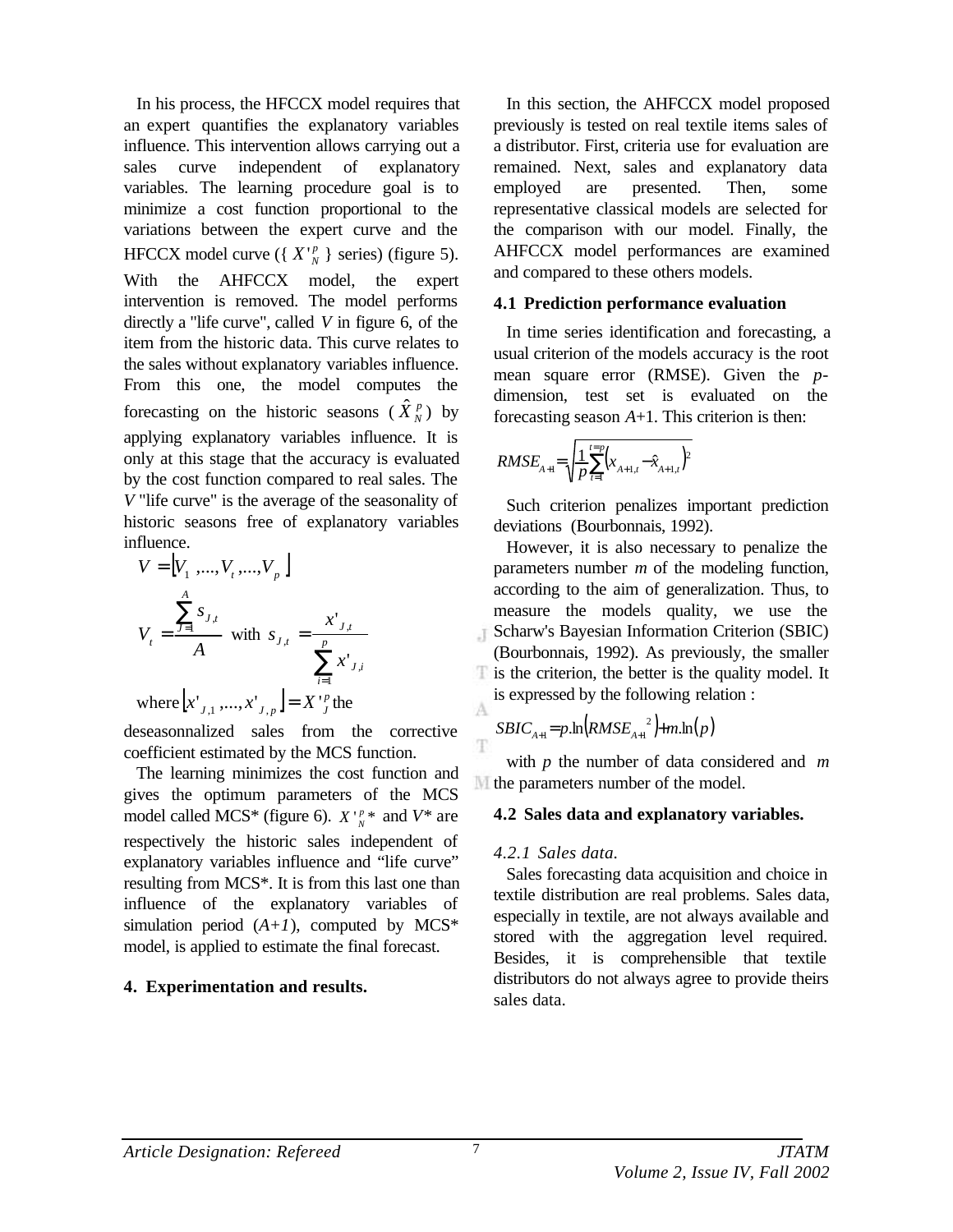To achieve the comparative test, we chose two basic textile items, the first one is a pullover and the second is a trouser, sold during a complete season period. According to the aggregation levels shown on figure 3, these textile items can be categorized as autumnwinter and man city wear items. The chosen items family and model are quantitatively renown to be representative for distributors. Each data series is composed with 22 periods (from week 31 to 52) a season, during 3 seasons (from 1994 to 1996 for pullover and from 1996 to 1998 for trouser), including 2 years for the learning. The training data set is composed of two seasons (1994-95 for pullover and 1996-97 for trouser) and simulation data set consists of one season (1996 for pullover and 1998 for trouser).

### *4.2.2 Explanatory variables.*

The input space is build from explanatory series that influence the sales. The explanatory chosen variables are also considered to be significant, according to marketing managers. Figure 7 shows the three used variables, which are based on the selling price, the holidays period, and the season sequences. The price is a very significant argument in the purchase decision of the customer and the holidays are generally responsible for a stores frequentation rise. To complete the holidays period, the variable based on season sequences is considered.

To introduce these explanatory variables in the input space of the forecasting models, rough data are modified in indicators continuous and normalized.

• Selling price. The possessed values correspond to the percentage of stores that practice a decrease of price. The used variable is a price indicator proportional to this possessed value.

• Holidays period. The holidays indicator represents the number of the country areas in holidays time. Another indicator build on holidays periods is the holidays  $-1$  indicator that is the holidays indicator of the previous week.



Figure 7. Input indicators (price, season, and holidays) and total sales of the two items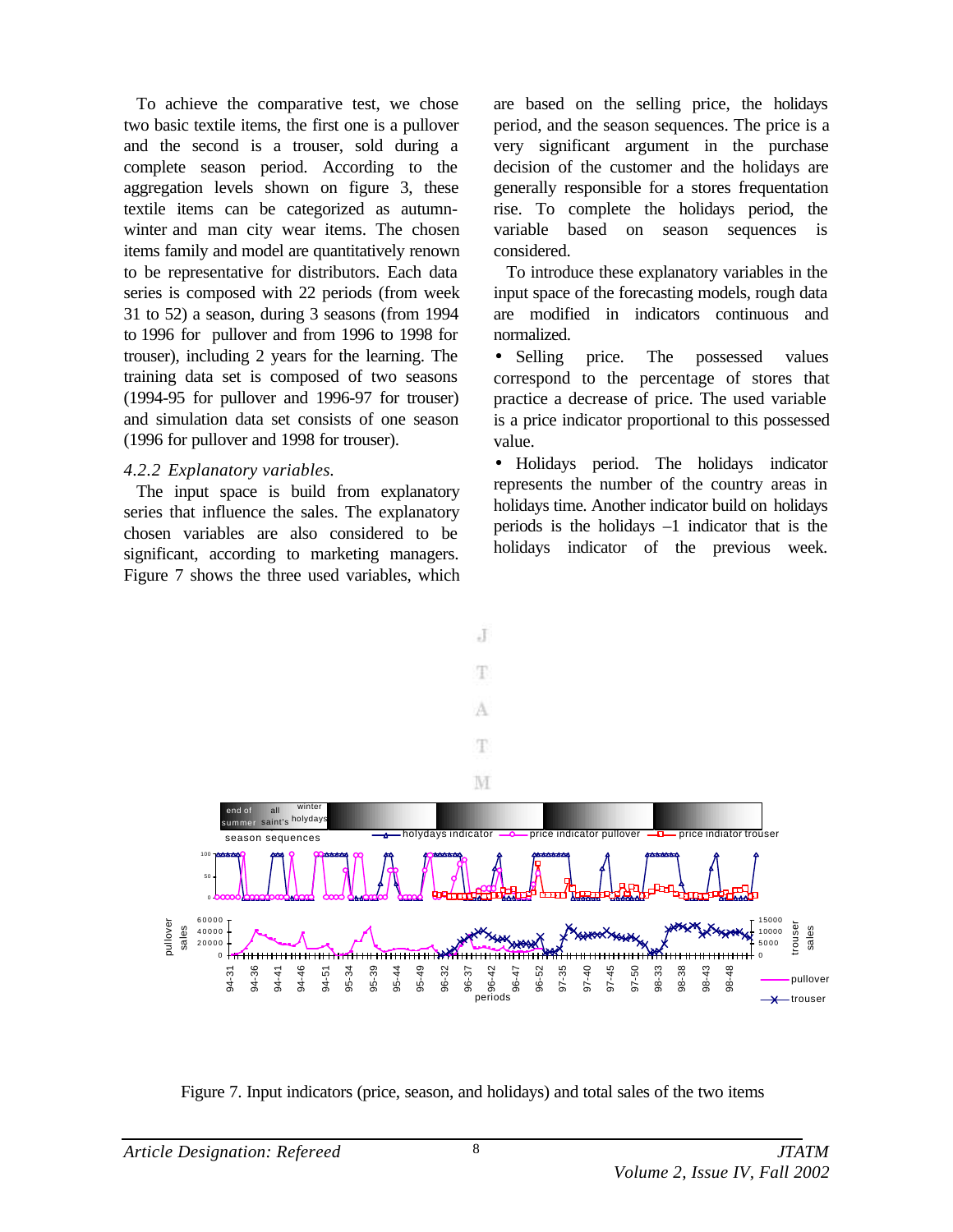| comparison                                                                                                                            |                  |     |                                          |                          |                                   |                                |                                                                                      |  |  |  |
|---------------------------------------------------------------------------------------------------------------------------------------|------------------|-----|------------------------------------------|--------------------------|-----------------------------------|--------------------------------|--------------------------------------------------------------------------------------|--|--|--|
| Forecasting model                                                                                                                     | Abbreviati<br>on | nal | seaso explanato<br>ry<br>model variables | methods                  | learning Paramet<br>ers           | parameter<br>S                 | number of judgmental or<br>expert<br>intervention                                    |  |  |  |
| Holt-Winter with<br>Seasonality                                                                                                       | <b>HWS</b>       | yes | no                                       | Gauss<br>Newton<br>based | $_{a \, , \, b \, , g}$ (**       | 3                              |                                                                                      |  |  |  |
| Box & Jenkins                                                                                                                         | <b>BJ</b>        | no  | yes                                      | Gauss<br>Newton<br>based | q, r<br>$(***)$<br>v, w<br>(****) | $v + w$                        | $q + r +$ possible choice<br>of model order                                          |  |  |  |
| Forecast Pro - Dynamic<br>Regression with DRX-FP<br>eXplanatory variables                                                             |                  | no  | yes                                      | based                    | Newton Regresso<br>rs             | number of<br>regressor<br>S    | regressor<br>choice<br>(advised by<br>the software)                                  |  |  |  |
| Hybrid forecasting models<br>Fuzzy estimation of<br>Corrective Coefficients of HFCCX yes<br>the eXplanatory variables<br>influence    |                  |     | yes                                      | $LM - GA$<br>$(*)$       | $c_i$<br>$(*****)$                | selected<br>rules              | Intuitive expert<br>number of correction of<br>explanatory<br>variables<br>influence |  |  |  |
| Automatic Hybrid<br>forecasting models Fuzzy<br>estimation of Corrective<br>Coefficients of the<br>eXplanatory variables<br>influence | AHFCCX yes       |     | yes<br>÷.                                | $LM - GA$<br>$(*)$       | $c_i$<br>$(*****)$                | number of<br>selected<br>rules |                                                                                      |  |  |  |
| (*) Levenberg-Marquardt                                                                                                               |                  |     | A                                        |                          |                                   |                                |                                                                                      |  |  |  |
| based method for                                                                                                                      |                  |     |                                          |                          |                                   |                                |                                                                                      |  |  |  |
| optimization of membership<br>functions and genetic                                                                                   |                  |     | Ŧ                                        |                          |                                   |                                |                                                                                      |  |  |  |
| algorithm for rules selection                                                                                                         |                  |     | M                                        |                          |                                   |                                |                                                                                      |  |  |  |
| (see $3.2.1$ )                                                                                                                        |                  |     |                                          |                          |                                   |                                |                                                                                      |  |  |  |
| (**) average, trend and season coefficients - (***) orders of the AR operator - (****) orders of                                      |                  |     |                                          |                          |                                   |                                |                                                                                      |  |  |  |
| explanatory variables operator                                                                                                        |                  |     |                                          |                          |                                   |                                |                                                                                      |  |  |  |
| (*****) output membership functions (singleton)                                                                                       |                  |     |                                          |                          |                                   |                                |                                                                                      |  |  |  |

### **Table 1. Features of the choose models for comparison**

• Seasons sequence. This indicator separates three distinguished sequences in the autumnwinter season. They represent the beginning of term, after the summer holidays

(school return), the All Saints' Day period, and the proximity of the winter holiday (figure 7).

**4.3 Classical models for comparison.**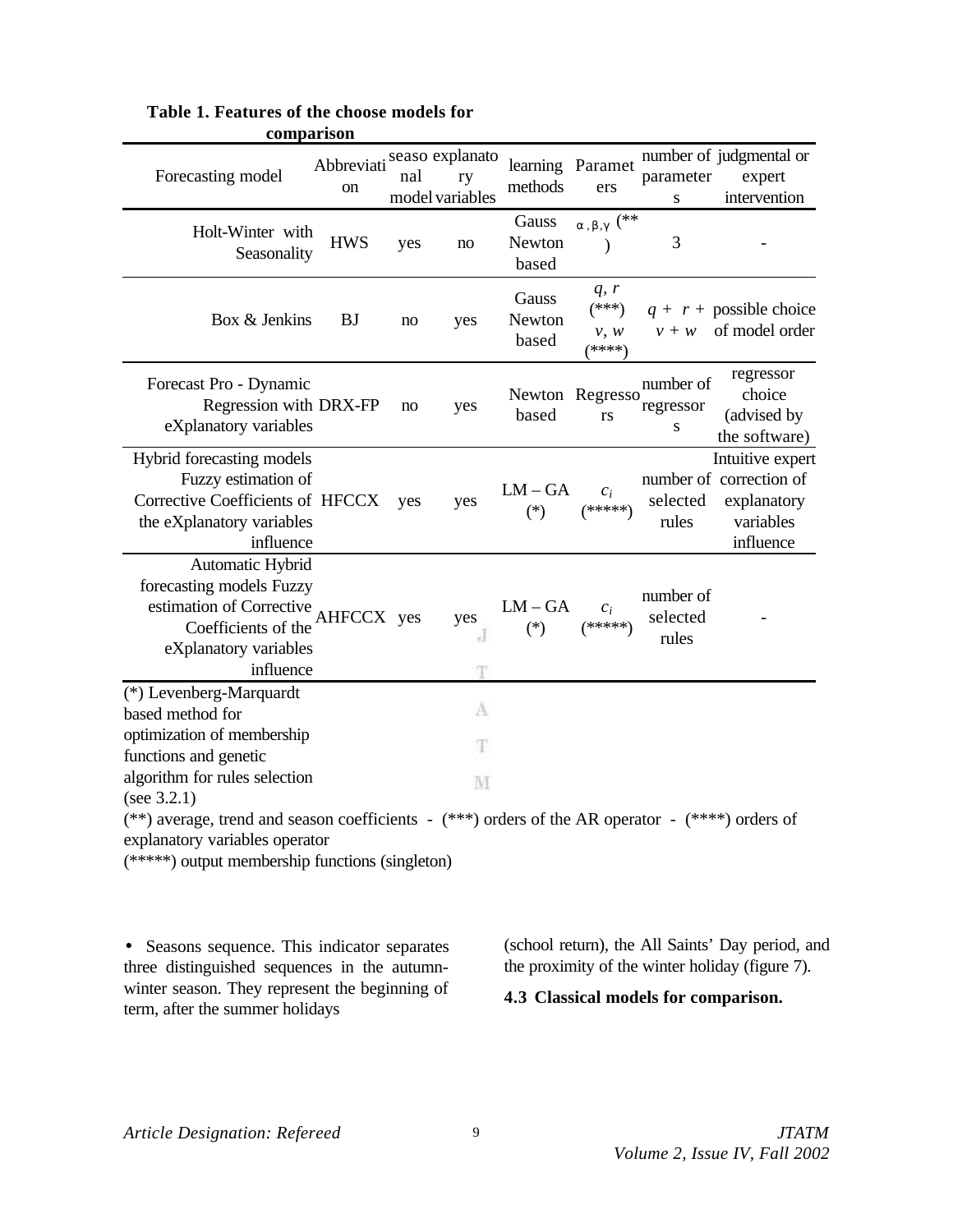|                                         | Output       |            |  |              |               |             |   |  |  |  |
|-----------------------------------------|--------------|------------|--|--------------|---------------|-------------|---|--|--|--|
| Price                                   | Holida       | Holidays   |  | Season       |               | mf          |   |  |  |  |
|                                         | ys           | $^{-1}$    |  |              |               |             |   |  |  |  |
| Promot                                  | Schoo        | School     |  | All Saint's  |               | $-0,61$     |   |  |  |  |
| ion                                     |              |            |  | Day          |               |             |   |  |  |  |
| Promot                                  | Schoo        | School     |  | Christmas    |               | $-0,41$     |   |  |  |  |
| ion                                     |              |            |  |              |               |             |   |  |  |  |
| Promot                                  | Holid        | School     |  | All Saint's  |               | $-0,30$     |   |  |  |  |
| ion                                     | ays          |            |  | Day          |               |             |   |  |  |  |
| Promot                                  | Holid        | Holiday    |  | School       |               | $-0,41$     |   |  |  |  |
| ion                                     | ays          | S          |  | return       |               |             |   |  |  |  |
| Promot                                  | Holid        | Holiday    |  | Christmas    |               | $-0,30$     |   |  |  |  |
| ion                                     | ays          | S          |  |              |               |             |   |  |  |  |
| Table 3. RMSE criterion on pullover and |              |            |  |              |               |             |   |  |  |  |
| trouser.                                |              |            |  |              |               |             |   |  |  |  |
|                                         | <b>AHFCC</b> | <b>HFC</b> |  | <b>HWS</b>   | <b>BJ</b>     | DRX-        |   |  |  |  |
|                                         | X            | <b>CX</b>  |  |              |               | FP          |   |  |  |  |
| pullov                                  | 2723         | 2935       |  | 4699         | 3386          | 5415        |   |  |  |  |
| er                                      |              |            |  |              |               |             |   |  |  |  |
| trouse                                  | 1186         | 1151       |  | 2842         | 3029          | 2434        |   |  |  |  |
| r                                       |              |            |  |              |               |             |   |  |  |  |
| Table 4. SBIC criterion on pullover and |              |            |  |              |               |             |   |  |  |  |
| trouser.                                |              |            |  |              |               |             | J |  |  |  |
|                                         | <b>AHFCC</b> | <b>HFC</b> |  | <b>HWS</b>   | <b>BJ</b>     | DRX-        |   |  |  |  |
|                                         | X            | <b>CX</b>  |  |              |               | FP          | Ŧ |  |  |  |
| pullov                                  | 391          | 382        |  | 381          | 453           | 397         | Å |  |  |  |
| er                                      |              |            |  |              |               |             |   |  |  |  |
| trouse                                  | 327          | 338        |  | 359          | 374           | 365         | Ŧ |  |  |  |
| $\bf r$                                 |              |            |  |              |               |             |   |  |  |  |
| r                                       | $\cdot$ .    |            |  | $\mathbf{1}$ | $(1 - 1 - 1)$ | $1 \lambda$ |   |  |  |  |

**Table 2. Selected ruled and corresponding corrective coefficient for trouser**

For our comparisons test, we chose (table 1): the Holt-Winters model with multiplicative seasonality (HWS) (Bourbonnais, 1992), the ARX (AutoRegressive with eXplanatory variables) model linked to the well knows Box-Jenkins (BJ) procedures (Box, 1969) (Bourbonnais, 1992), and a dynamic regression models used by the professional software Forecast Pro (the selected regressors are explanatory variables and variables advised by the software). The two last models include explanatory variables. This condition is

imperative to characterize the non-linearity of the structure. In many examples, explanatory variables increase the forecast accuracy (Geriner, 1991).

#### **4.4 AHFCCX model results.**

One of the fuzzy inference system advantages is the use of linguistic rules, which can be interpreted. Thus, after the learning process, it is possible to observe how the system performs its computations. Table 2 shows selected rules by the genetic algorithm and corresponding corrective coefficients (which are output membership functions (mf)) after the learning procedure on trouser sales.

 It appears that selected rules consider the price decreases (i.e. price indicator = *promotion*). Thus, as intuitively expected, the selection method judges this factor influent. Generally, selected rules are coherent with expert knowledge.

#### **4.5 Comparison.**

This comparison test is achieved on pullover and trouser sales of the third season presented in previous section according to the following criteria: the RMSE and SBIC criteria (tables 3 and 4). Figure 8, obtained with the sales of considered items, illustrates graphically the main performances of each forecasting model.

As envisaged, the short histories do not allow classical models to learn in an optimal way series characteristic. The learning processes of these models need more input data for statistical validation. The dynamic regression model gives bad result on pullover sales. This model do not anticipate correctly "sales peaks" in the end of summer holidays and Christmas periods. Despite of this, his accuracy on trouser sales is the best of classical model. Although BJ model presents better results of the classical ones for pullover data, these forecasts remain extremely disturbed.

The HW model does not take into account explanatory variables, but introduces the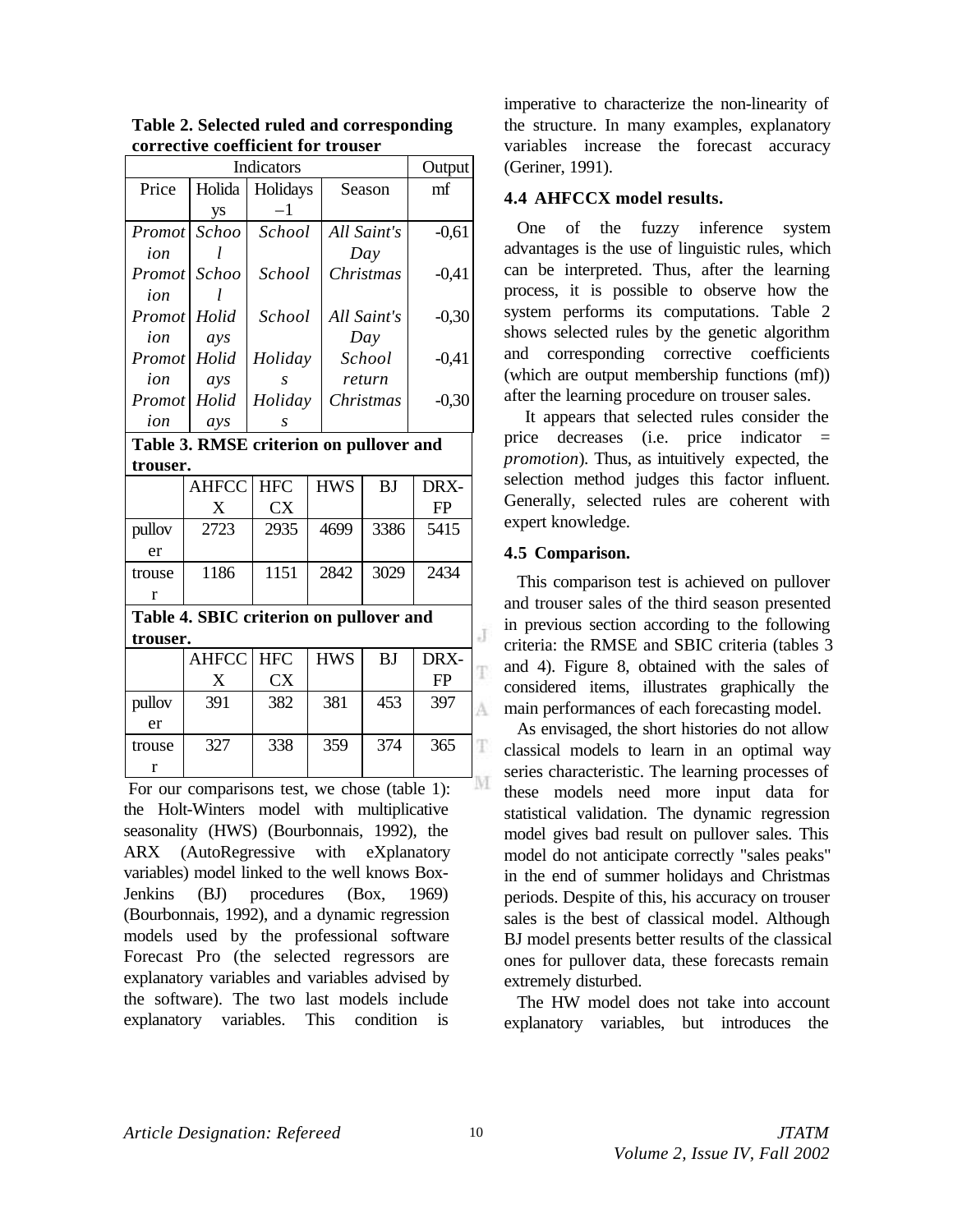seasonality factor. Even if numerous factors are difficult to evaluate, particularly because of their interdependence, seasonality appears to be one of the most important, according to the structure of the data series. However, figure 8 illustrates, that for pullover, the HWS model, which not considers explanatory variables is undesirable in our context. Indeed, this model, which takes into account only history sales, cannot expect the change of "sales peak" due to different holidays periods or price fall. In contrast, the HWS model outperforms BJ model on trouser sales. These ones are strongly disturbed; consequently complex statistical models are unable to tune correctly their parameters and structure.

 Figure 8 reveals the models capacity to map the explanatory variables influence. In particular for pullover, at the end of the summer holiday, AHFCCX and HFCCX models anticipate a better reply to the sales increase than the others. In the period 1996-44, the sales have sensibly improved, at a delayed period, in regard with the previous season. This improvement should correspond to the combined influence of the decrease of price, during the holiday at the All Saints' Day period.

 In this period, HWS model has forecasted a "peak" with two weeks late. HFCCX model carries out here the best predict. Even if similar

conclusions are more difficult to draw with trouser sales, however, it appears AHFCCX and HFCCX models perform a quite fine forecast in regards of others models.

These remarks prove the feature of fuzzy inference system to map nonlinear relations between inputs and output. It also relates the limits of seasonal-based models, like HWS model that strictly learns the past.

The main fact is that HFCCX and AHFCCX models realize comparable forecasts (tables 3 and 4). Not only AHFCCX model gives globally the best results of the comparative test, but in addition his automatic learning process is as powerful as a process with an expert intervention. However, two drawbacks have to be underlined. The first one is common to the HFCCX and AHFCCX models : the rules selection is significant and remains delicate. The genetic algorithm selection requires a certain experiment of the operator in order to tune the different parameters (population size, probability of mutation and crossover,…). The second one is that time consuming by the AHFCCX learning process still very significant. The main factor is the important time requires by the genetic algorithm, which selects fuzzy inference rules. This problem becomes very perturbing for a numerous references processing.

果

Æ.

里

А

M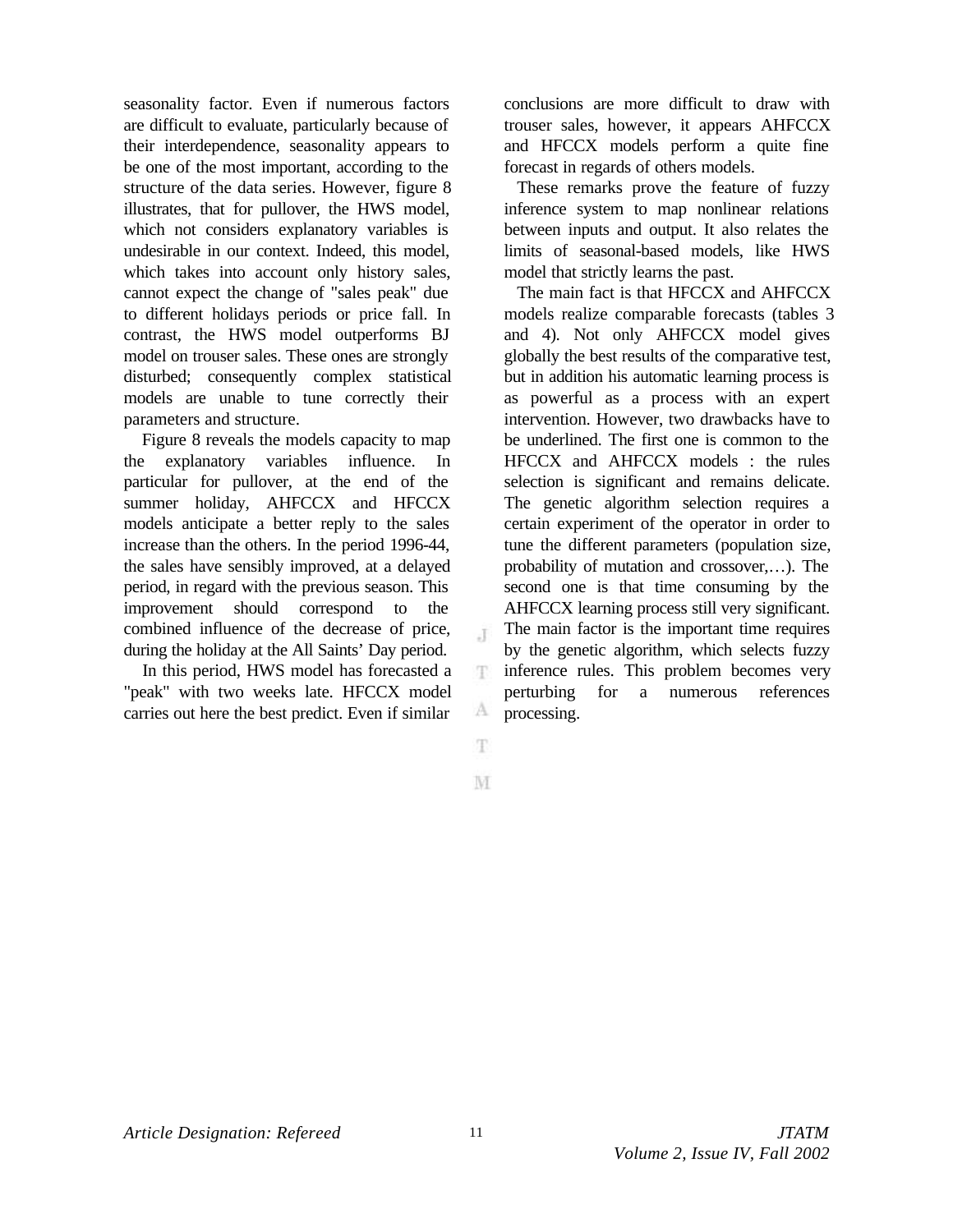

Figure 8. Comparison between forecasting models

 In consequence, it can be envisaged to use only the output membership function tune and not to carry out rules selection to reduce the calculating time. The risk is then to decrease the model accuracy and to be exposed to the overfitting problem. Another solution is to select rules with a different method like example the Abe method (Abe, 1995).

#### **5. Conclusion**

In this paper, AHFCCX model confirms the advantages brought by tools like fuzzy logic to perform forecasting in the particular textile context, i.e. on short time series, in a meanterm horizon, and with explanatory variables under uncertain environment. Our new model have been compared on two representative winters textile items, with its predecessor, the HFCCX model, and some classical models: the Holt-Winters with seasonality model (HWS), a Box&Jenkins method (BJ), a dynamic regression model (DRX-FP) experimented on the renowned professional software Forecast Pro ©. Due to the lack of data, the comparison has not been enlarged on the more significant number of textile items family. However, the two articles choose are typical and basic according to our distributor partner.

Because essentially of the short series and the uncertain environment, the BJ and DRX-FP models give relatively good results, but they are unable to fit correctly their parameters. Without the introduction of explanatory variables, the HWS model, provides quite respectable results due to his relatively simplicity. Nevertheless, the only way to improve these results is to consider the influence of endogenous and exogenous factors. The best results are obtained with the AHFCCX and HFCCX models, due to the ability of fuzzy logic to translate the nonlinear relationship between inputs and output data. Despite these results, a negative aspect of the last models is the rules selection. Besides, for AHFCCX model the processing time, which is too significant for a generalization on all the distributor items range. However, this last model does not require an expert correction of the influence of explanatory variables for the learning stage. Indeed, with a human correction, the

J

Ŧ

Å

Ŧ.

M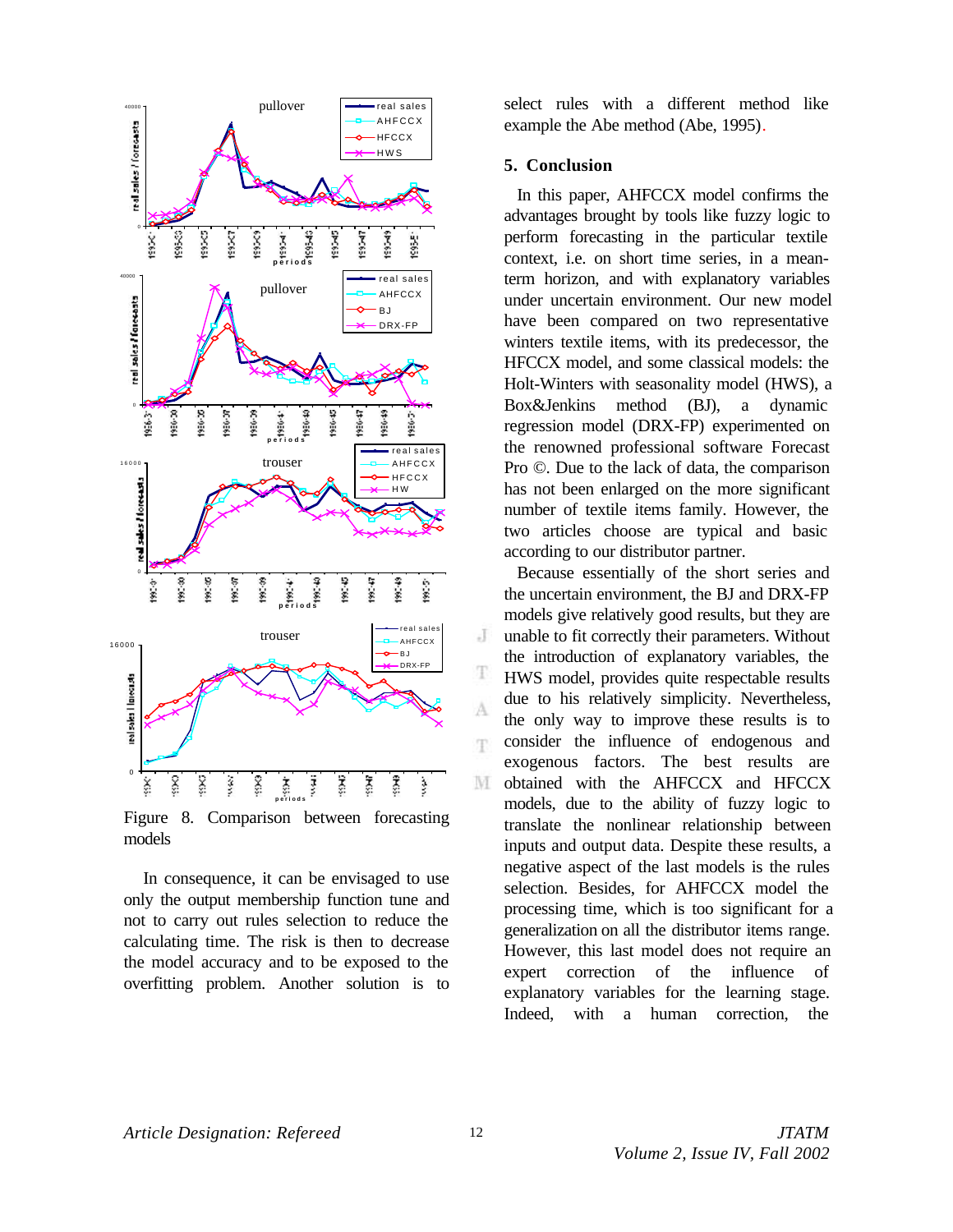generalization on a large items numbers seems impossible. Besides, the intervention relevance can change from one expert to another.

Some possible developments of the model consist on the improvement of the learning procedures. An automatic learning of the explanatory variables influence is essential for an industrial development, but the processing time must remain acceptable. The idea is then either not to carry out the rules selection, either to use an alternative to the current method, which is genetic algorithm based. A compromise must be found between desired accuracy and processing time. Then, a simulation on a large data number must be performed. These evolutions will be the object of future works.

#### **6. References**

- Abe, S. and Lan, M. (1995), *Fuzzy rules extraction directly from numerical data for function approximation*, IEEE Transactions on Systems, Man and Cybernetics, Vol. 25, No. 1, pp. 119-129.
- Bourbonnais, R. and Usunier, J.C. (1992), *Pratique de la Prévision des Ventes - Conception de Systèmes*, Paris : Edition Economica.
- Boussu, F., Happiette M. and Rabenasolo B. (1996), "Sales partition for forecasting into textile distribution network", *IEEE/SMC International Conference on Systems, Man and Cybernetics*, Beijing, China, Vol. 4, pp. 2868-2873.
- Box, G.E.P. and Jenkins, G.M. (1969), *Time series analysis - Forecasting and control*, Englewood cliffs, NJ : Prentice Hall.
- De Toni, A. and Meneghetti A. (2000), "The production planning process for a network of firms in the textile-apparel industry",

*International Journal of Production Economics*, Vol. 65, pp.17-32.

- Fiordaliso, A. (1998), "A Nonlinear Forecast Combination Method Based on Takagi-Sugeno Fuzzy Systems", *International Journal of Forecasting*, Vol. 14, pp. 367- 379.
- Graves, S.C., Kletter, D.B. and Hetzel, W.B. (1998), A Dynamic Model for Requirements Planning with Application to Supply Chain Optimization, *Operations Research*, Vol. 46, pp. 35-49.
- Geriner, P.T. and Ord, J. K. (1991), "Automatic forecasting using explanatory variables: a comparative study", *International Journal of Forecasting*, Vol. 7, pp. 127-140.
- Hartani, R., Nguyen, H.T. and Bouchon Meunier, B. (1996), "Approximation Universelle des Systèmes Flous", *RAIRO – APII - JESA*, Vol. 30, No 5, pp. 645-663.
- Hill, G.W. and Woodworth D. (1980), "Automatic Box-Jenkins Forecasting", *Journal of the Operations Research Society*, Vol. 31, pp. 319-323.
- Kim, D. and Kim, C. (1997), "Forecasting Time A Series with Genetic Fuzzy Predictor Ŧ Ensemble", *IEEE Transactions on Fuzzy Systems*, Vol. 5, No 4, pp. 523-535. M
	- Kincade, D.H., Cassill, N. and Williamson, N. (1993), "The Quick Response Management System: Structure and Components for the Apparel Industry", *Journal of the Textile Institute*, Vol. 84, No. 2, pp. 147-155.
	- Klir, G.J. and Yuan B. (1995), *Fuzzy sets and Systems, theory and Applications*, Englewood Cliffs, N.J. : Prentice Hall.

J

Ŧ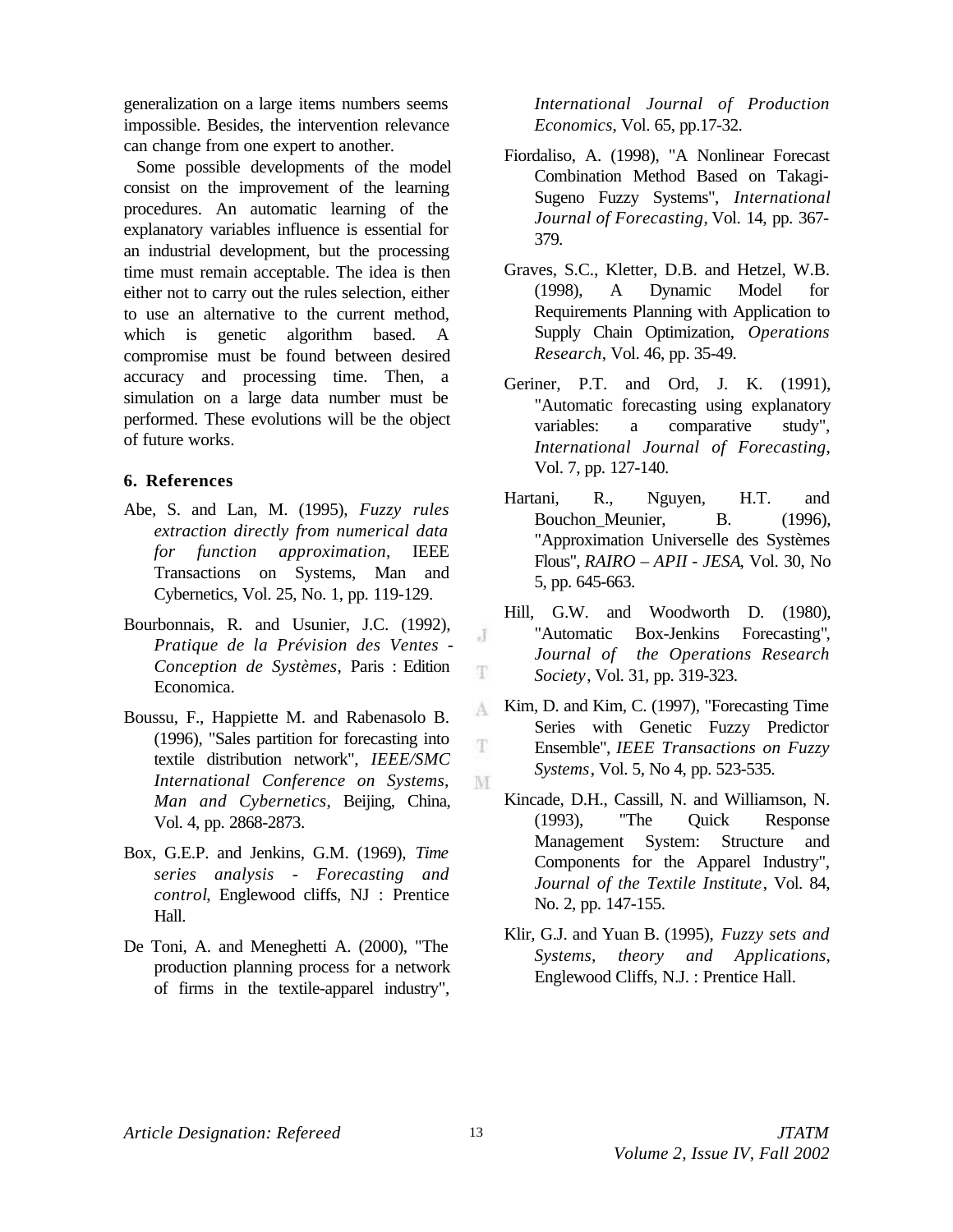- Kuo, R.J. and Xue, K.C. (1998), "An intelligent sales forecasting system through integration of artificial neural network and fuzzy neural network", *Computers in industry*, Vol. 37, pp. 1-15.
- Lee, H.L. and Sasser, M.M. (1995), "Product universality and design for supply chain management", *Production Planning and Control*, Vol. 6, No. 3, pp. 270-277.
- Levenberg, K. (1944), "A Method for the Solution of Certain Problems in Least Squares", *Quarterly Applied Math.* Vol. 2, pp. 164-168.
- Marquardt, D. (1963), "An Algorithm for Least Squares Estimation of Nonlinear Parameters", *SIAM J. Applied Math.*, Vol. 11, pp. 431-441.
- Mastorocostas, P.A., Theocharis, J.B., and Petridis, V.S. (2001), "A constrained orthogonal least-squares method for generating TSK fuzzy models: Application to short-term load forecasting", *Fuzzy Sets and Systems*, Vol. 118, pp. 215-233.
- Moré, J.J. (1977), *The Levenberg Marquardt Algorithm: Implementation and Theory, Numerical Analysis*, edition G.A. Watson, Lecture Notes in Mathematics 630, Springer Verlag, pp. 105-116.
- Patterson, D.W. (1996), *Artificial Neural Networks – Theory and Applications*, New York : Prentice Hall.
- Pokorny, M. and Cermak, P. (1997), "Fuzzy Models Identification and Tuning using the Genetic Algorithms and Neural Network", *EUFIT'97*, pp. 570-573.
- Poulos, L., Kvanli, A. and Pavur, R. (1987). "A comparison of the accuracy of the Box-Jenkins method with that of automated forecasting methods", *International Journal of Forecasting*, Vol. 2, pp. 261- 267.
- Sboui, S., Rabenasolo, B., Jolly-Desodt, A.M., Dewaelle, N. (2001), "Optimisation dynamique de la taille des lots d'approvisionnement : application à la filière textile", MOSIM'01, Troyes, France.
- Shimojima, K., Fukuda, T. and Hasegawa, Y. (1995), "Self-tuning Fuzzy Modeling with Adaptative Membership Function, Tules, and Hierarchical Structure Based on Genetic Algorithm", *Fuzzy Sets and Systems*, Vol. 71, pp. 295-309.
- Takagi, T. and Sugeno, M. (1985), "Fuzzy Identification of Systems and its Applications", *IEEE Transactions on Systems, Man and Cybernetics*, Vol. 15, No. 1, pp. 116-132.
- Thomassey, S., Vroman, P., Happiette, M., Castelain, J.M. (2001), "A comparative test of new mean term forecasting models adapted to textile items sales", *Studies in Informatics and Control*, Vol. 10, No. 3, pp. 209-226.
- Van Lith, P.F., Betlem, B.H.L. and Roffel B. (2000), "Fuzzy Clustering, Genetic Algorithms and Neuro-Fuzzy Methods compared for Hybrid Fuzzy-First Principles Modeling", *WAC / ISIAC 2000, Fourth biannual World Automation Congress*, Hawaii, USA.
- Vroman, P., Rabenasolo, B., Happiette, M. and Vasseur, C. (1999), "Optimization of a Neural Network Structure for Textile Sales Forecasting", *IMACS/IEEE CSCC'99 International Multiconference*, Athens, Greece.
- Vroman, P., 2000. *Prédiction des séries temporelles en milieu incertain : application à la prévision de vente dans la distribution textile*, Thèse de l'Université des Sciences et Technologies de Lille I, France.

J

Ŧ

A

Ŧ

M